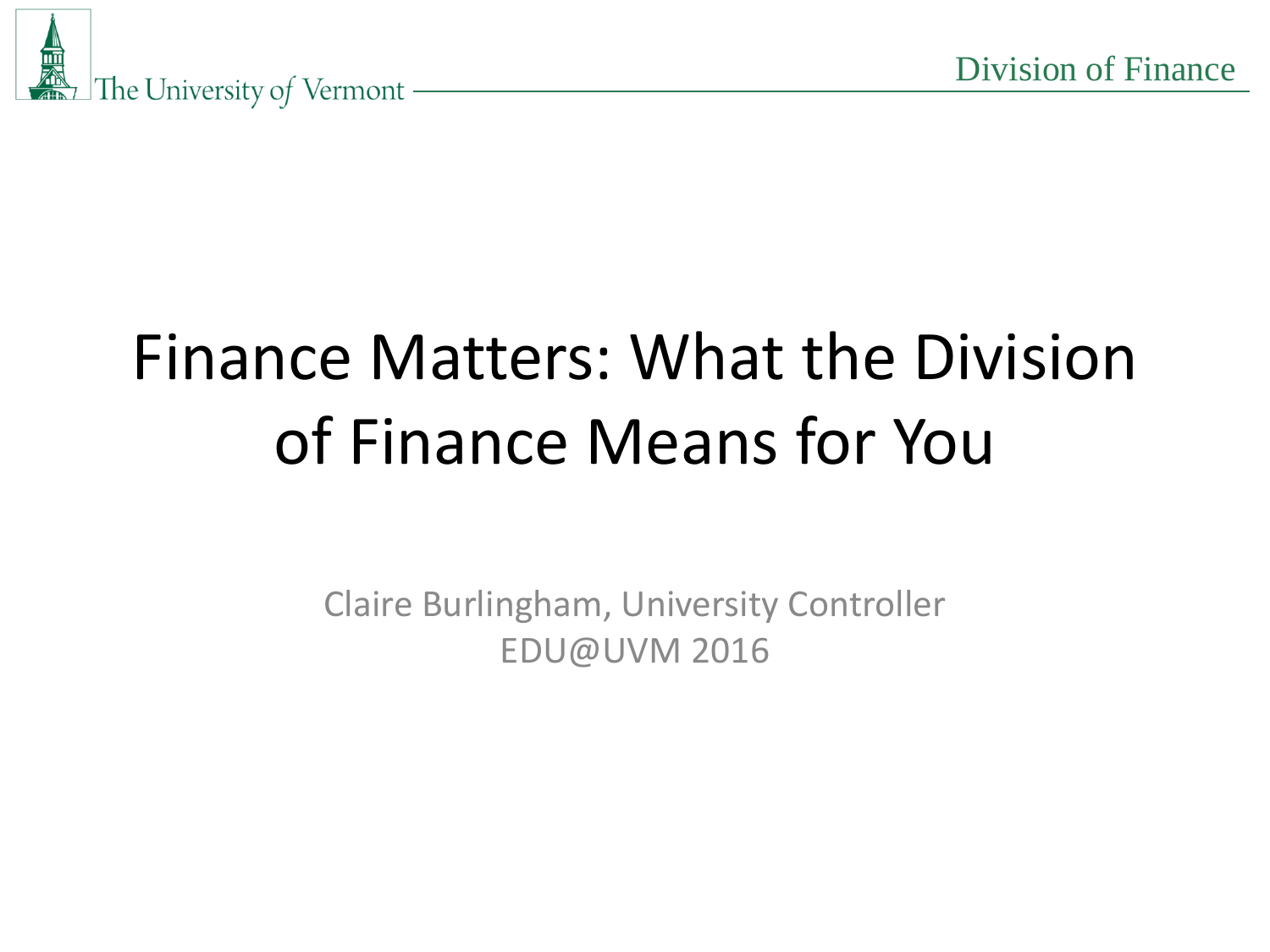### **Who is the Division of Finance?**

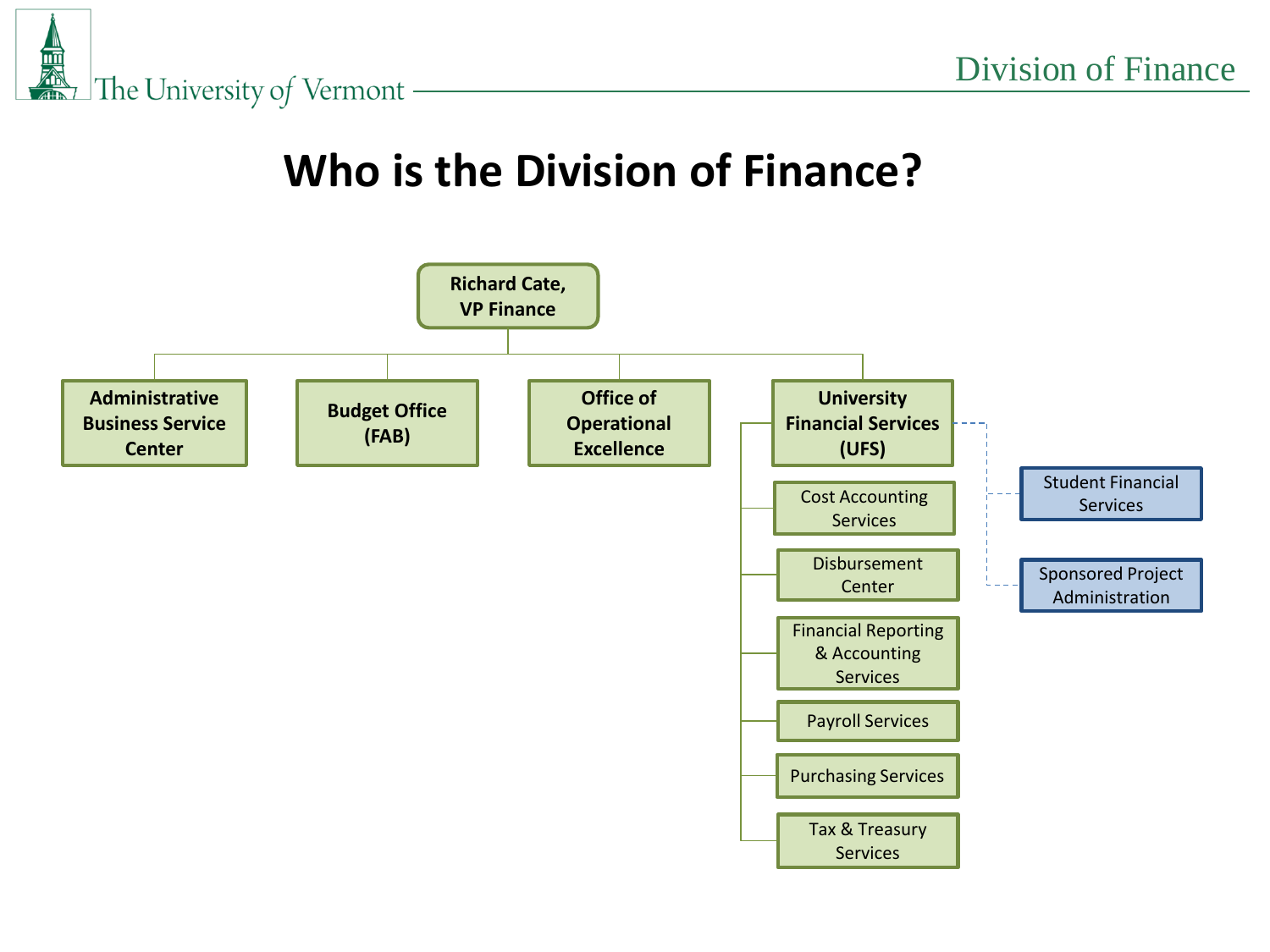## **WHAT DOES THE DIVISION OF FINANCE DO?**

圙 The University of Vermont -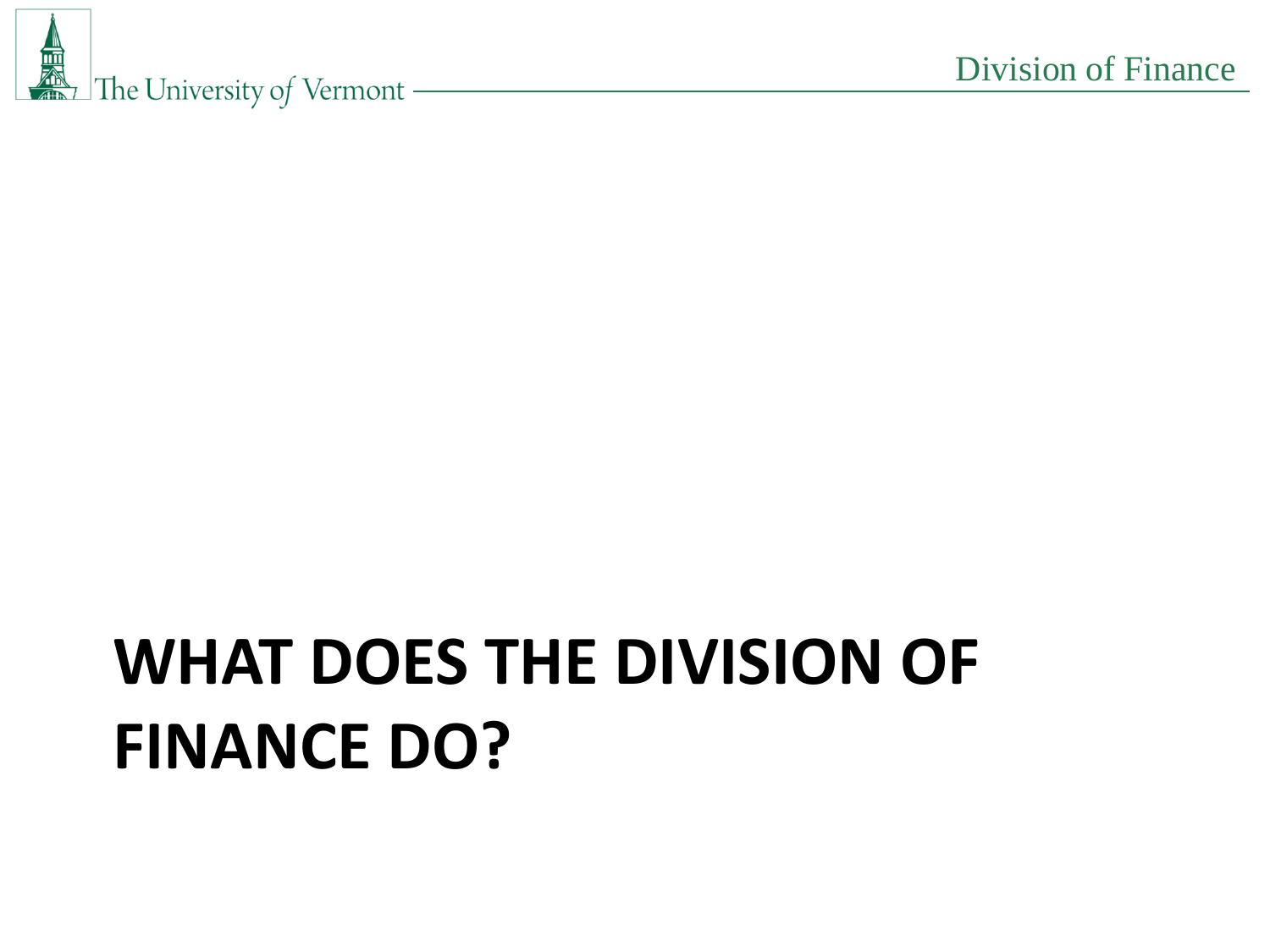

### **DF's Mission**

To ensure the fiscal integrity of the University through stewardship of resources and by providing reliable financial information, responsive service, and objective advice to the University community.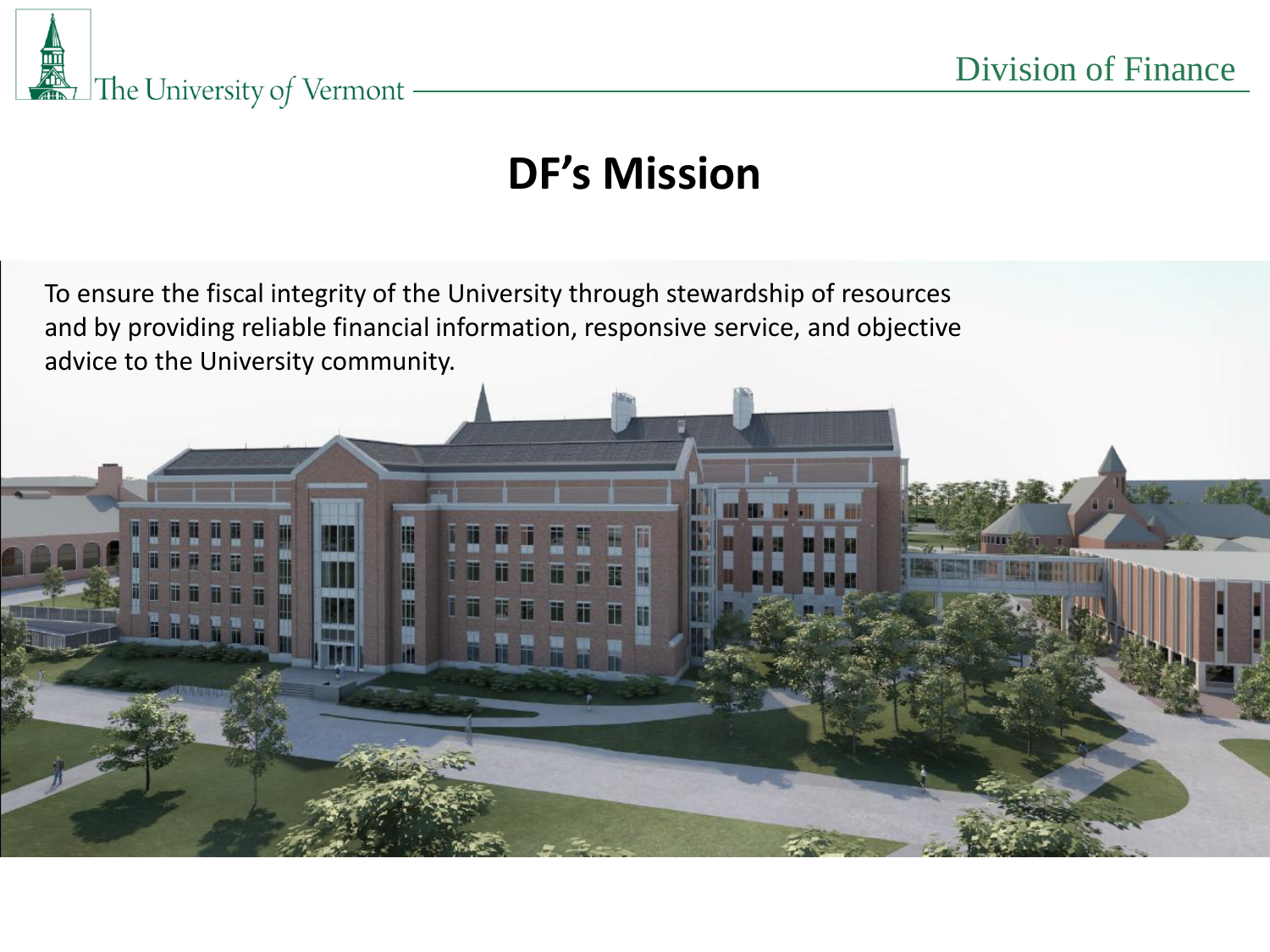

## **WHY DO WE DO WHAT WE DO?**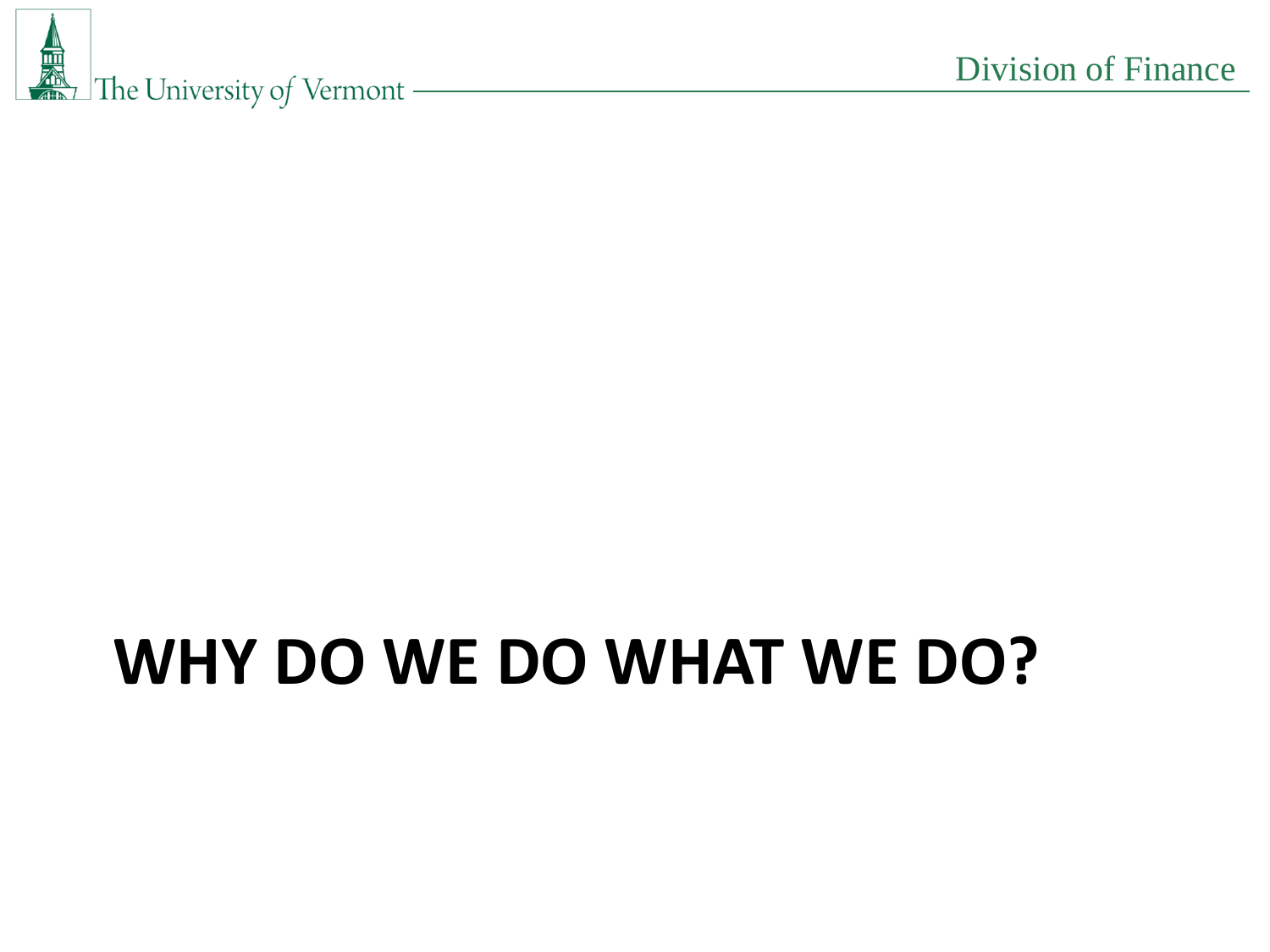

### **Our Financial Operating Environment**

| <b>Global</b> | <b>Economic conditions</b><br><b>National</b> |                                                                                                  |  | International enrollment                                     |                                                                           |                                  |  |
|---------------|-----------------------------------------------|--------------------------------------------------------------------------------------------------|--|--------------------------------------------------------------|---------------------------------------------------------------------------|----------------------------------|--|
|               | <b>GASB</b><br><b>IRS</b>                     | <b>GAAP</b><br><b>COSO</b><br><b>PCIDSS</b><br><b>Rating agencies</b><br><b>Higher Education</b> |  | <b>SAS</b><br><b>Uniform Guidance</b><br><b>Bond markets</b> | <b>AICPA</b><br><b>ACUA</b><br>Interest rates<br><b>Market conditions</b> |                                  |  |
|               |                                               | <b>Tuition rates</b><br>Demographic trends                                                       |  | Financial aid<br><b>NACUBO</b>                               | Competitiveness<br>U.S. Dept. of Education                                |                                  |  |
|               | <b>UVM</b><br>μm                              | <b>BoT</b> guidance<br><b>Fund restrictions</b>                                                  |  | <b>Strategic Action Plan</b><br>State of VT                  |                                                                           | IBB/budget<br>Policy & procedure |  |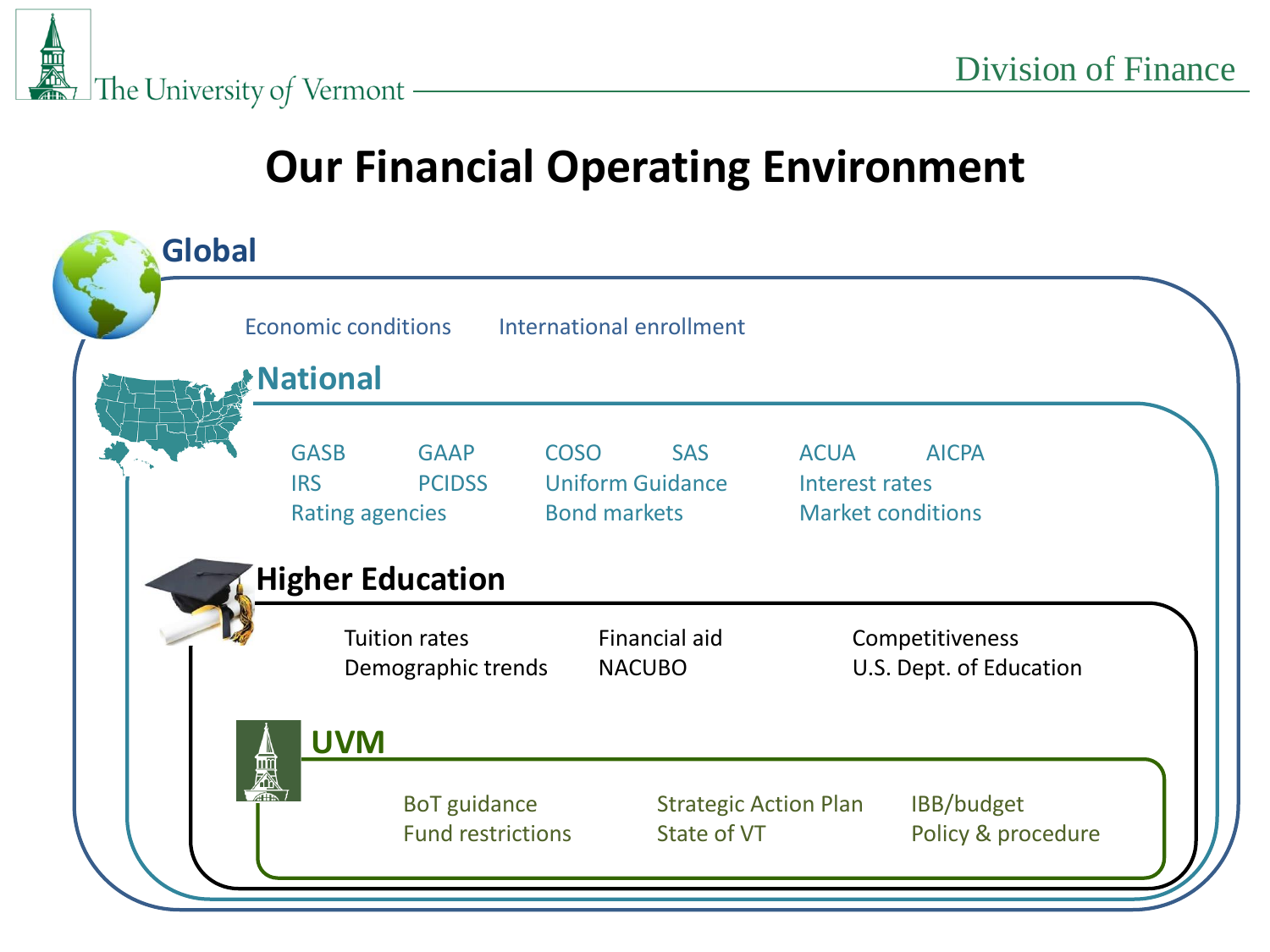### **Supporting the Strategic Action Plan**



#### **Promoting Affordability, Financial Access, and Academic Support**

- Moderate tuition growth
- Sustainable balance between tuition and financial aid



#### **Promoting Academic Excellence and Cultivating Talent**

- Improve student experience retention; career advising
- Enrollment Management Plan international and domestic diversity; transfers
- Faculty research and interdisciplinary collaboration
- Staff professional development



#### **Identifying Necessary Investments to Ensure a Bright Future**

- **STEM Complex**
- Billings Library renovation
- Housing Master Plan and new residence hall



#### **Instilling an Institutional Commitment to Efficiency and Effectiveness**

- IBB
- Administrative Unit Review
- Comprehensive Campaign
- Partnering with other organizations and businesses to share resources and facilities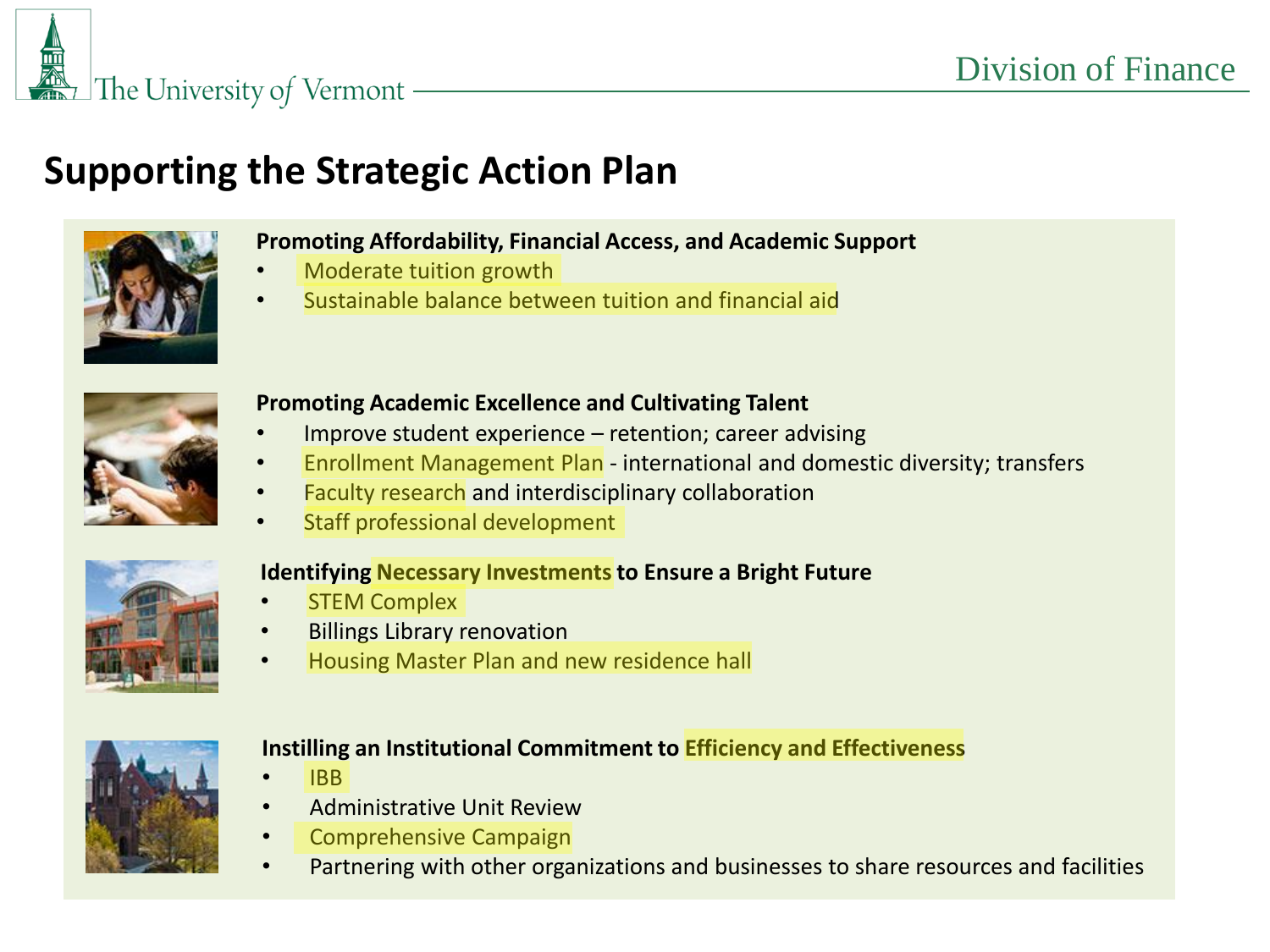# **HOW DO WE ACCOMPLISH OUR MISSION?**

圙 The University of Vermont -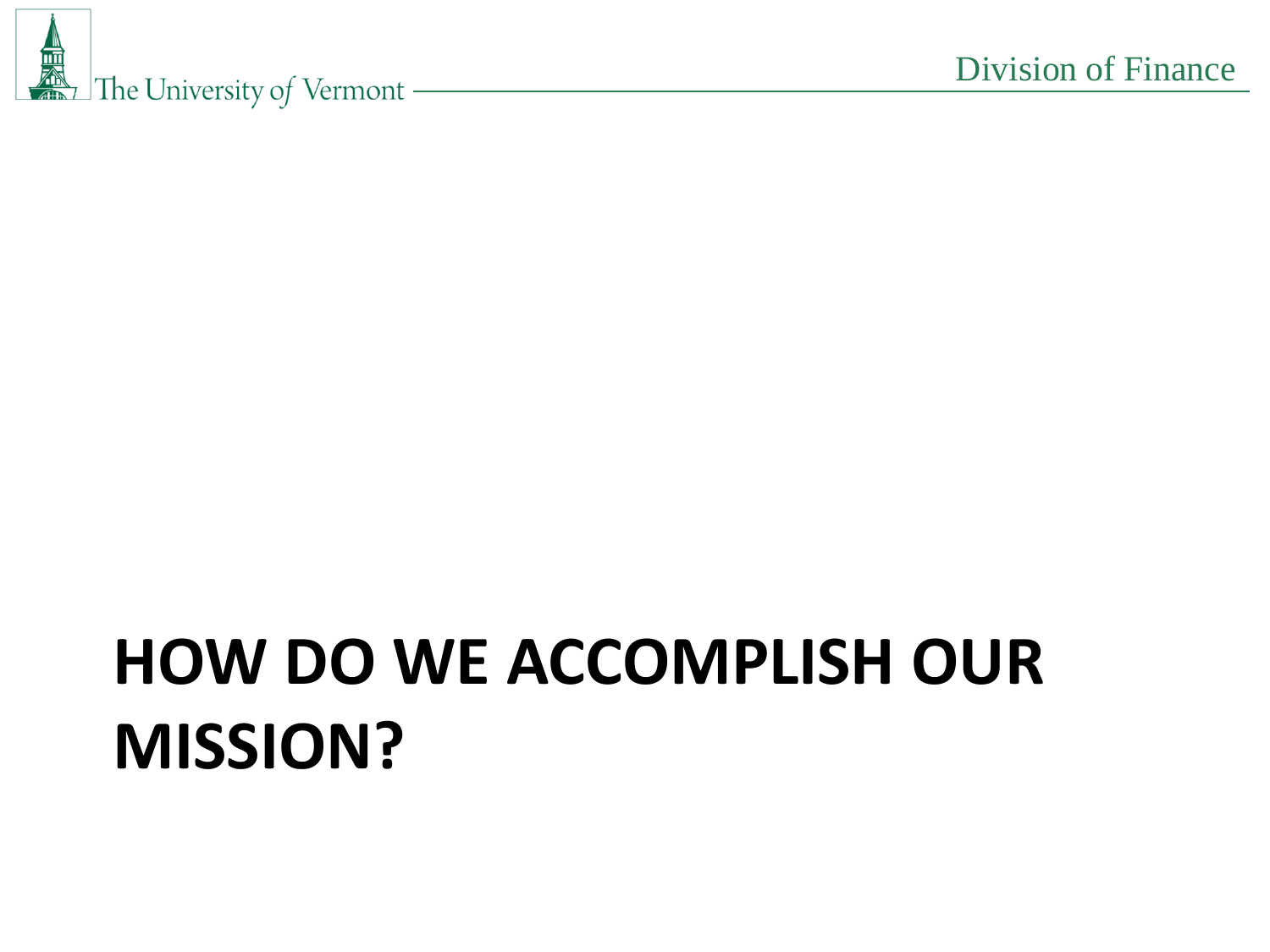

風橋 The University of Vermont -

### **Our Annual Financial Cycle**

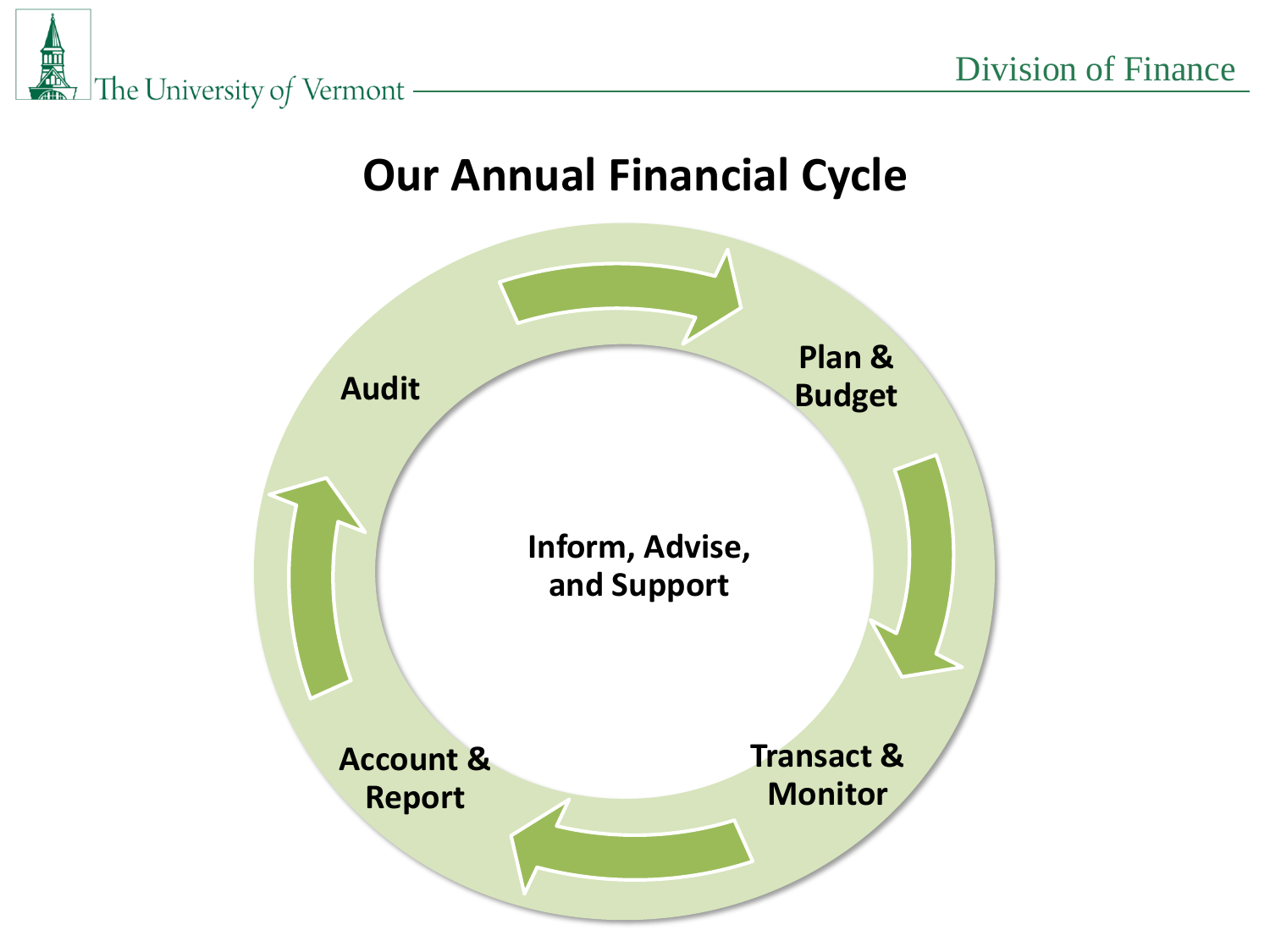#### <u>um</u> The University of Vermont

### **Planning & Budgeting Services**



- Financial projections and forecasts provide data and analysis to inform senior management decisions
- Budget planning administer the University's annual budget process
- Budget monitoring track University and unit financial performance against budget throughout the fiscal year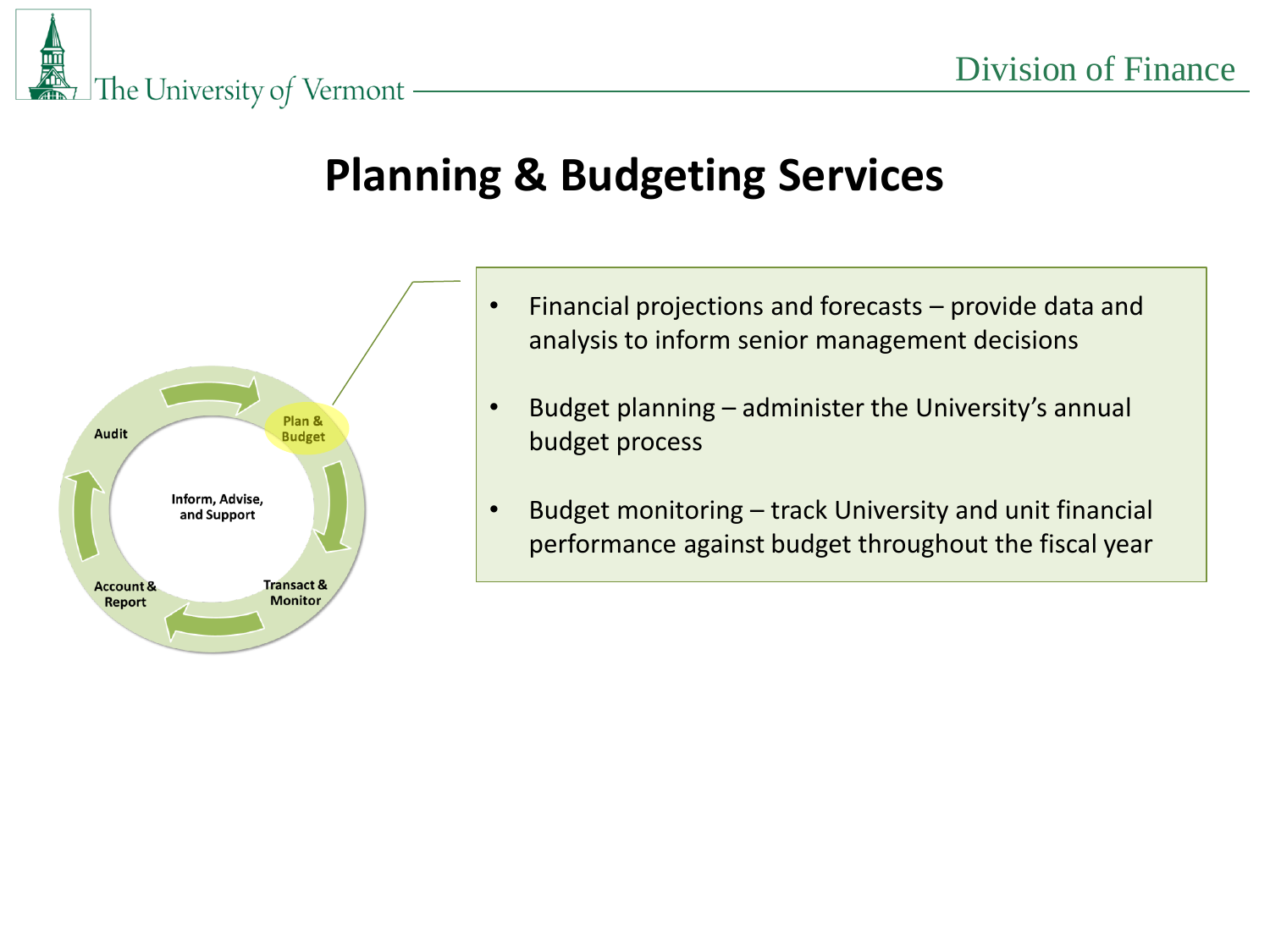### **Transactional Services**



The University of Vermont

m

- Accounts payable
- Banking
- Cash management
- Debt management
- Effort management
- Payroll
- Purchasing
- Purchasing Cards
- Results of operations
- Tax administration
- Travel & expense reimbursement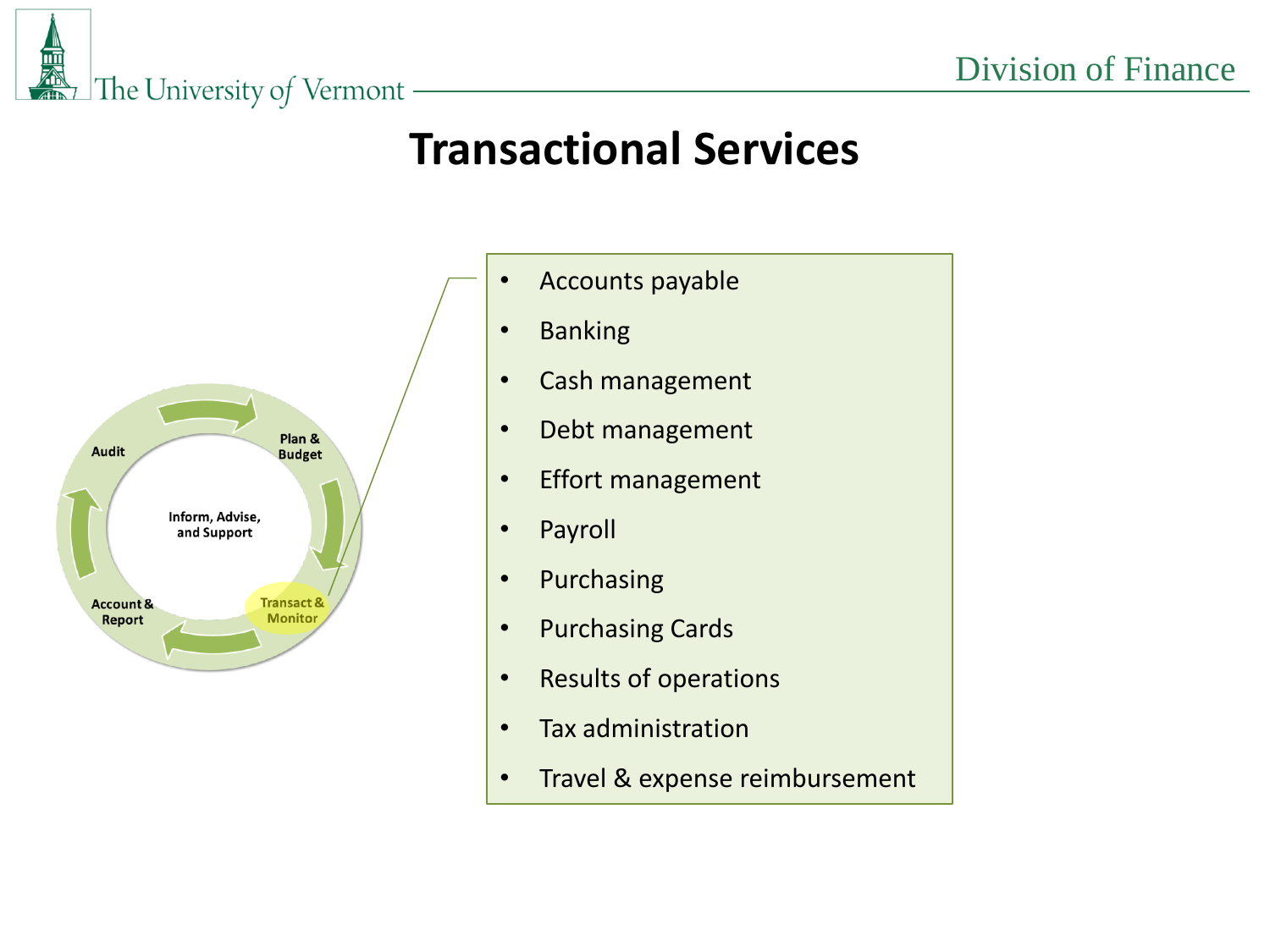## **Accounting & Reporting Services**



The University of Vermont

шñ

- Cost accounting maintain the integrity of the University's indirect cost recovery (F&A) and benefits rates
- General accounting review, approve, monitor, audit, and reconcile all University financial transactions and activity
- Endowment accounting review, monitor, audit, and reconcile all University transactions and activities related to the University endowment
- Financial reporting produce monthly, quarterly, and annual financial reports for University management and external stakeholders
- Financial statements produce audited financial statements for the University that present fairly, in all material respects, the financial position of the University in conformity with U.S. Generally Accepted Accounting Principles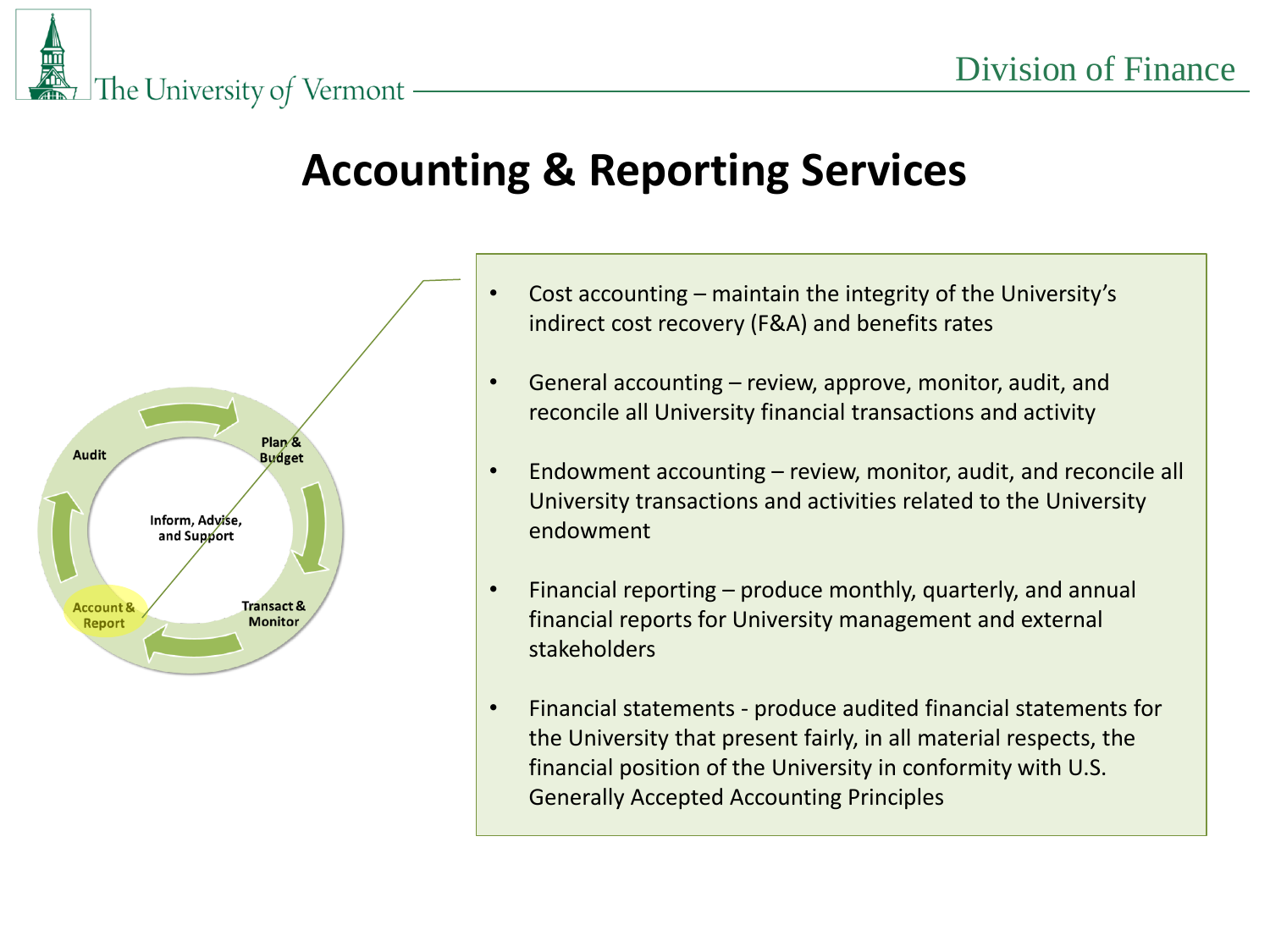### The University of Vermont

### **Information, Advisory, and Support Services**



- For external stakeholders provide financial information, publications, and disclosures to government entities, granting agencies, auditors, and others
- For senior management and the Board of Trustees provide data and expertise to inform strategic decisions, and directly support the Board Budget, Finance & Investment Committee and the Investment Subcommittee
- For academic and administrative units develop University financial management policies and procedures and provide expertise, guidance, and training
- For finance process owners provide business process improvement, systems analysis, and project and change management services
- For DF staff promote a culture of continuous improvement and responsiveness to the campus community through communication and professional development services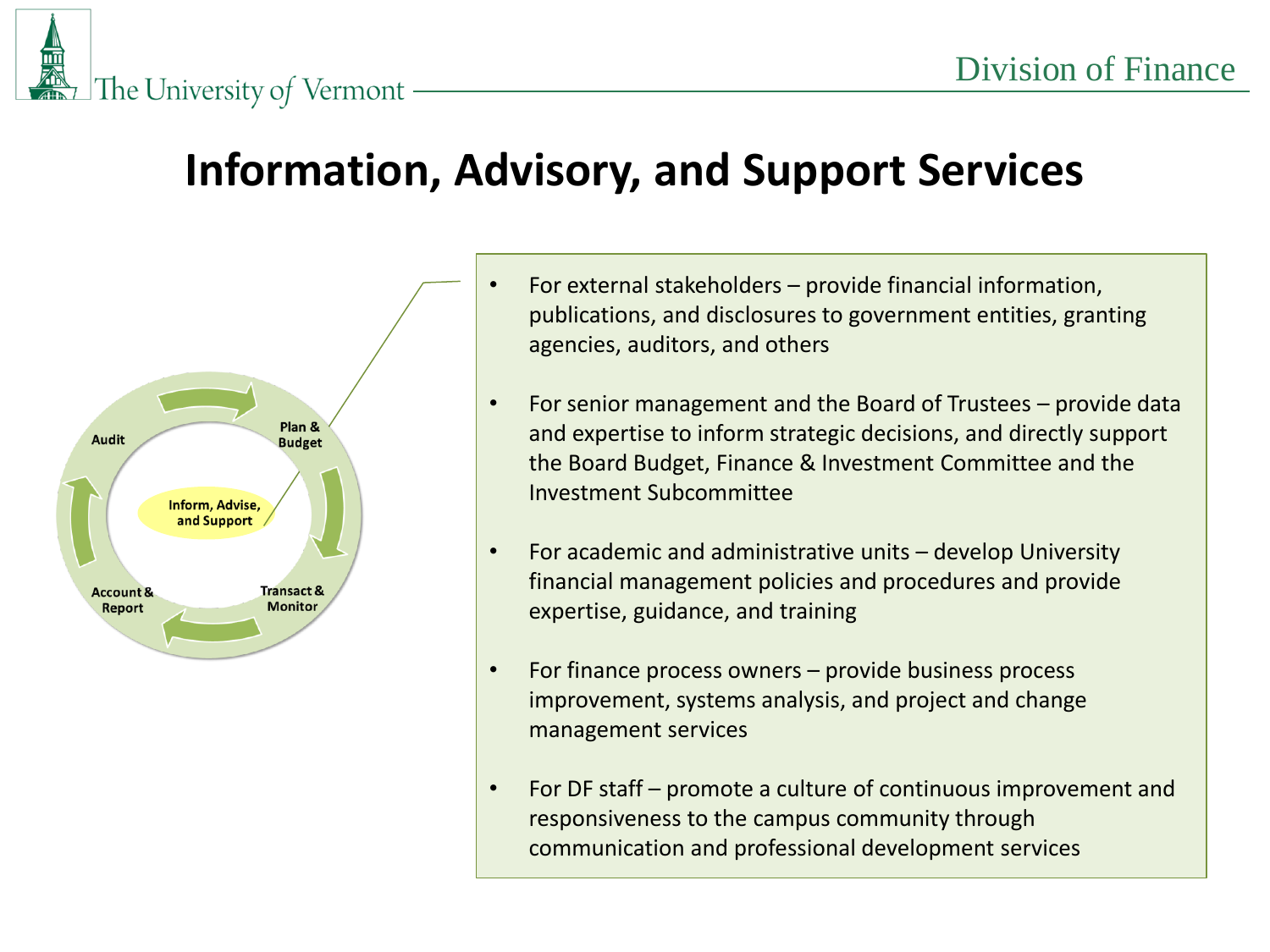

## **WHERE IS DF HEADED?**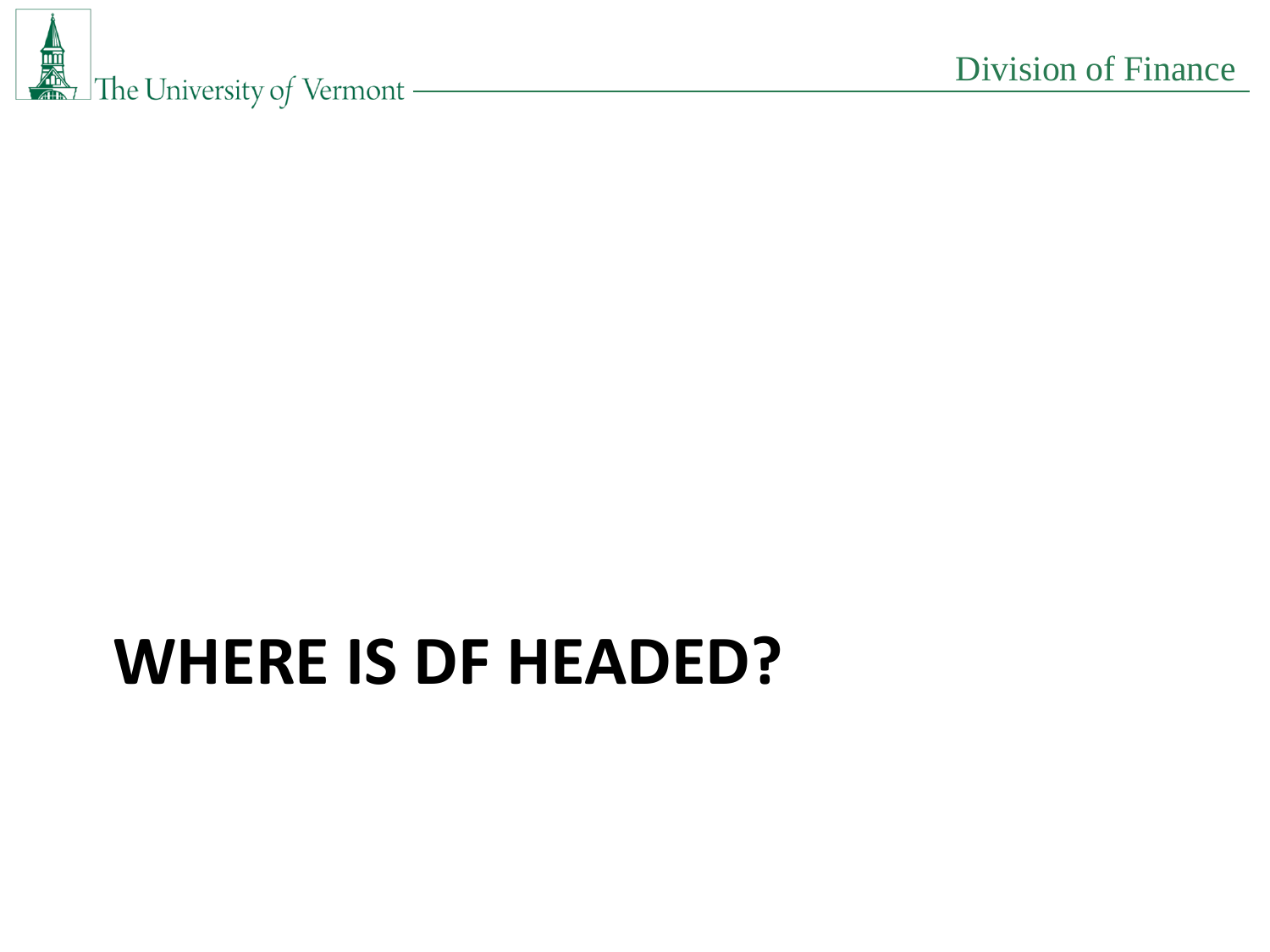

### **VP Finance 3- to 5-Year Vision for DF**